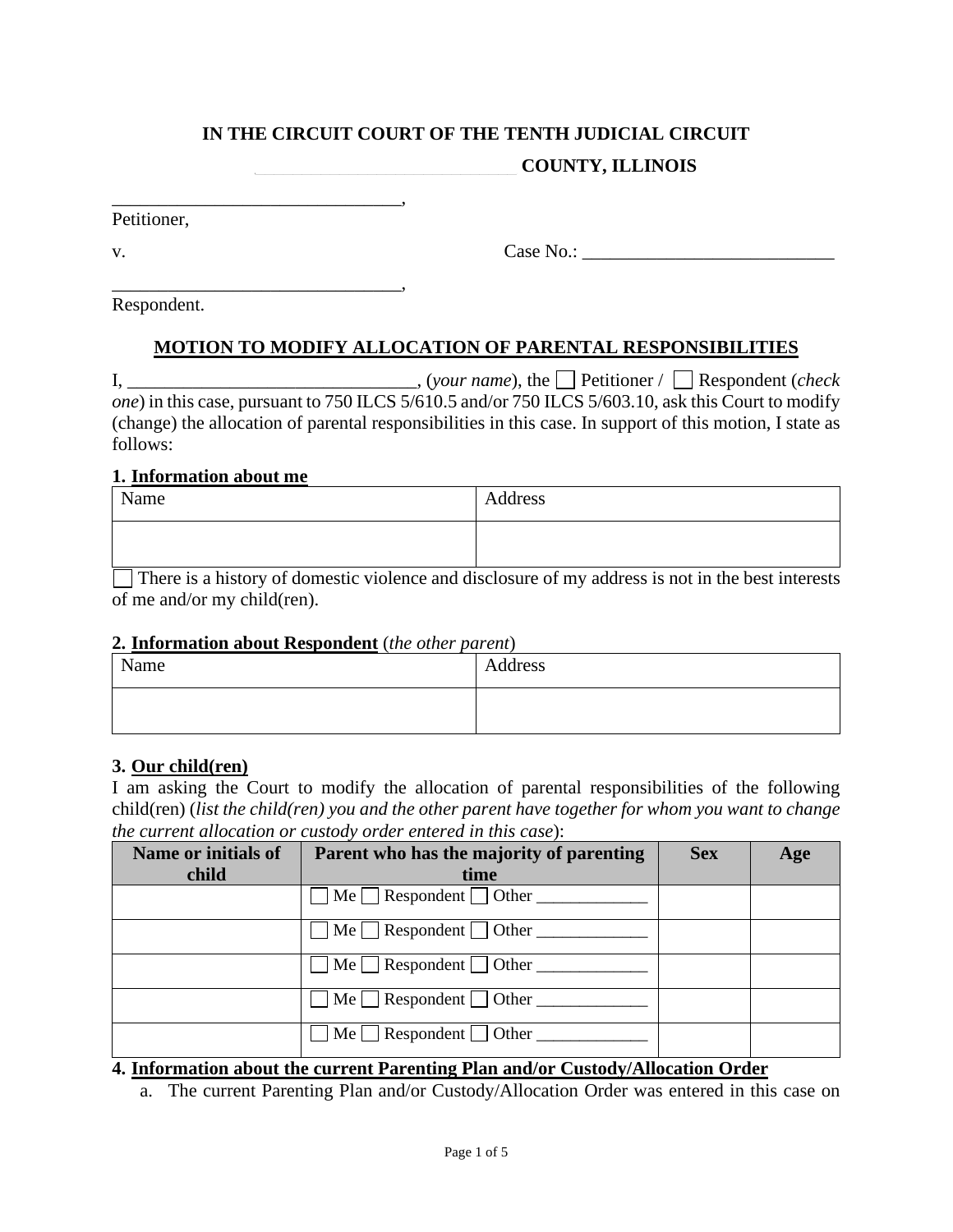\_\_\_\_\_\_\_\_\_\_\_\_\_\_\_\_\_\_\_\_\_\_\_\_\_ (date) and is attached. (Attach a copy of the current Parenting Plan and/or Custody/Allocation Order.)

b. Mediation: The current Parenting Plan and/or Custody/Allocation Order  $\Box$  does /  $\Box$  does not (*check only one*) require me and the other parent to go to mediation before we ask the court to modify the allocation of parental responsibilities.

*If your current Parenting Plan and/or order requires mediation, check one of the options below.*  Agreement: We went to mediation and reached an agreement. A copy of the agreement or proposed parenting plan  $\Box$  is  $\Box$  is not *(check only one*) attached.

 $\Box$  No Agreement: We went to mediation but did not reach an agreement. A copy of the mediator's report  $\Box$  is  $\Box$  is not attached.

We did not go to or we did not finish mediation because (*explain why you didn't complete mediation*): \_\_\_\_\_\_\_\_\_\_\_\_\_\_\_\_\_\_\_\_\_\_\_\_\_\_\_\_\_\_\_\_\_\_\_\_\_\_\_\_\_\_\_\_\_\_\_\_\_\_\_\_\_\_\_\_\_\_\_\_\_\_\_\_\_\_\_\_

\_\_\_\_\_\_\_\_\_\_\_\_\_\_\_\_\_\_\_\_\_\_\_\_\_\_\_\_\_\_\_\_\_\_\_\_\_\_\_\_\_\_\_\_\_\_\_\_\_\_\_\_\_\_\_\_\_\_\_\_\_\_\_\_\_\_\_\_\_\_\_\_\_\_\_\_\_\_

#### **5. Reason(s) for modification**

Modification is in the best interests of the child(ren) and (*check all that apply, but you must choose at least one option*):

- a.  $\Box$  Agreed modification: The other parent and I agree on the modification.
- b. Substantial change more than two years: It has been at least two years since the current Custody/Allocation Order was entered. There has been a substantial change in the circumstances of the child(ren) and/or either parent since the current Custody/Allocation Order was entered, specifically (*Describe the change. Be specific and attach additional sheets as necessary.*) \_\_\_\_\_\_\_\_\_\_\_\_\_\_\_\_\_\_\_\_\_\_\_\_\_\_\_\_\_\_\_\_\_\_\_\_\_\_\_\_\_\_\_\_\_\_\_\_\_\_\_\_\_\_

\_\_\_\_\_\_\_\_\_\_\_\_\_\_\_\_\_\_\_\_\_\_\_\_\_\_\_\_\_\_\_\_\_\_\_\_\_\_\_\_\_\_\_\_\_\_\_\_\_\_\_\_\_\_\_\_\_\_\_\_\_\_\_\_\_\_\_\_\_\_\_\_ \_\_\_\_\_\_\_\_\_\_\_\_\_\_\_\_\_\_\_\_\_\_\_\_\_\_\_\_\_\_\_\_\_\_\_\_\_\_\_\_\_\_\_\_\_\_\_\_\_\_\_\_\_\_\_\_\_\_\_\_\_\_\_\_\_\_\_\_\_\_\_\_ \_\_\_\_\_\_\_\_\_\_\_\_\_\_\_\_\_\_\_\_\_\_\_\_\_\_\_\_\_\_\_\_\_\_\_\_\_\_\_\_\_\_\_\_\_\_\_\_\_\_\_\_\_\_\_\_\_\_\_\_\_\_\_\_\_\_\_\_\_\_\_\_

c. Substantial change – less than two years: It has been less than two years since the current Custody/Allocation Order was entered. I believe the child(ren)'s present environment may seriously endanger the child(ren)'s mental, moral, or physical health or significantly impair the child(ren)'s emotional development. I am attaching an Affidavit (sworn statement) with more information. **(***If you choose this option, you must prepare and attach an Affidavit.***)**  There has been a substantial change in the circumstances of the child(ren) and/or either parent since the current Custody/Allocation Order was entered, specifically (*Describe the change. Be specific and attach additional sheets as necessary.*)

\_\_\_\_\_\_\_\_\_\_\_\_\_\_\_\_\_\_\_\_\_\_\_\_\_\_\_\_\_\_\_\_\_\_\_\_\_\_\_\_\_\_\_\_\_\_\_\_\_\_\_\_\_\_\_\_\_\_\_\_\_\_\_\_\_\_\_\_\_\_\_\_ \_\_\_\_\_\_\_\_\_\_\_\_\_\_\_\_\_\_\_\_\_\_\_\_\_\_\_\_\_\_\_\_\_\_\_\_\_\_\_\_\_\_\_\_\_\_\_\_\_\_\_\_\_\_\_\_\_\_\_\_\_\_\_\_\_\_\_\_\_\_\_\_

\_\_\_\_\_\_\_\_\_\_\_\_\_\_\_\_\_\_\_\_\_\_\_\_\_\_\_\_\_\_\_\_\_\_\_\_\_\_\_\_\_\_\_\_\_\_\_\_\_\_\_\_\_\_\_\_\_\_\_\_\_\_\_\_\_\_\_\_\_\_\_\_

d.  $\Box$  Minor change: I am asking for only a minor modification to the current Parenting Plan and/or Custody/Allocation Order.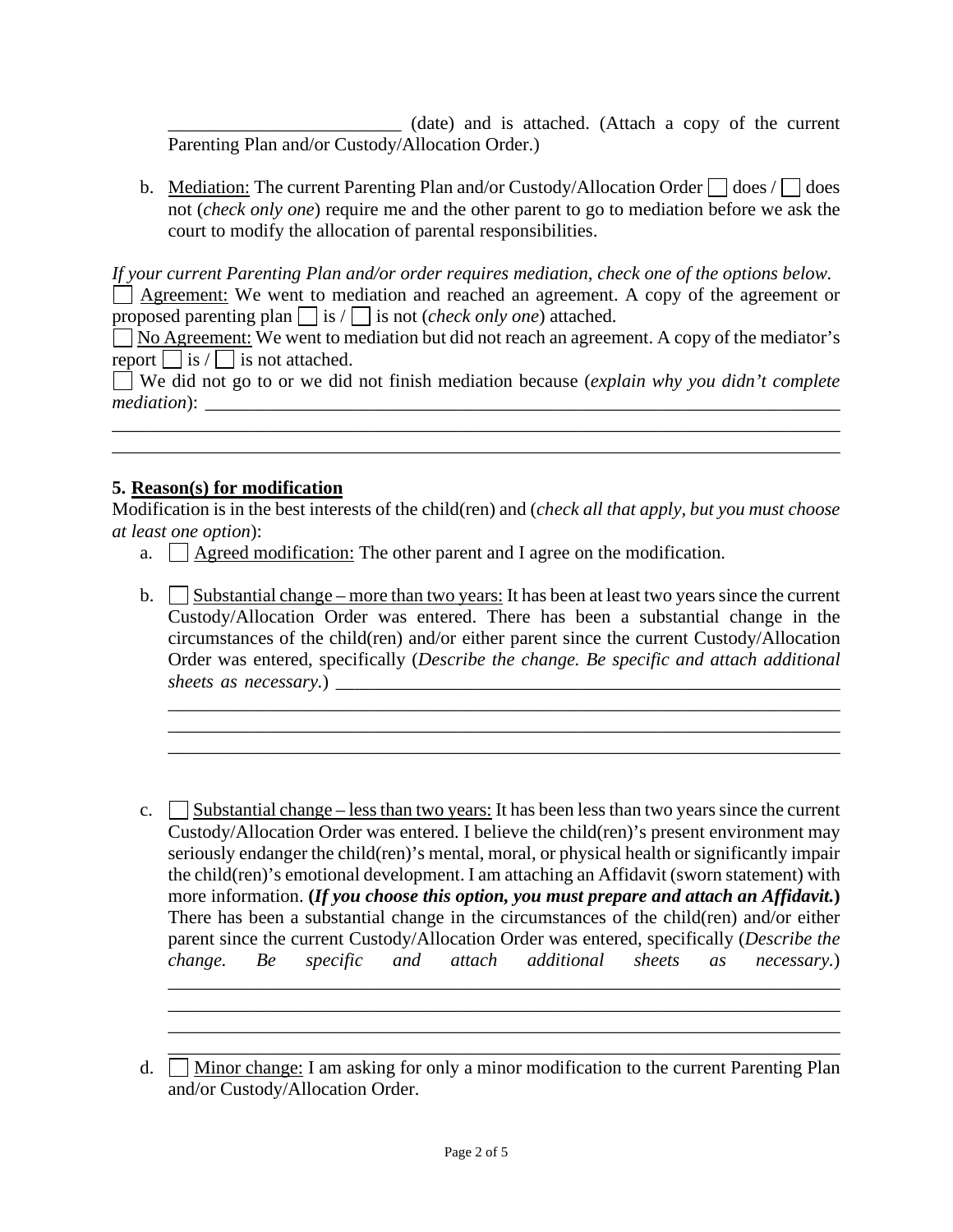e.  $\Box$  Actual arrangements: I am asking to modify the current Parenting Plan and/or Custody/Allocation Order when it was entered, but the court would not have approved it if it had known about certain facts at that time, specifically (*describe the facts the court did not know about*) \_\_\_\_\_\_\_\_\_\_\_\_\_\_\_\_\_\_\_\_\_\_\_\_\_\_\_\_\_\_\_\_\_\_\_\_\_\_\_\_\_\_\_\_\_\_\_\_\_\_\_\_\_\_\_

\_\_\_\_\_\_\_\_\_\_\_\_\_\_\_\_\_\_\_\_\_\_\_\_\_\_\_\_\_\_\_\_\_\_\_\_\_\_\_\_\_\_\_\_\_\_\_\_\_\_\_\_\_\_\_\_\_\_\_\_\_\_\_\_\_\_\_\_\_\_\_\_ \_\_\_\_\_\_\_\_\_\_\_\_\_\_\_\_\_\_\_\_\_\_\_\_\_\_\_\_\_\_\_\_\_\_\_\_\_\_\_\_\_\_\_\_\_\_\_\_\_\_\_\_\_\_\_\_\_\_\_\_\_\_\_\_\_\_\_\_\_\_\_\_

f.  $\Box$  Court did not know about important facts: The other parent and I agreed on the current Parenting Plan and/or Custody/Allocation Order when it was entered, but the court would not have approved it if it had known about certain facts at that time, specifically (*describe facts the court did not know about*) \_\_\_\_\_\_\_\_\_\_\_\_\_\_\_\_\_\_\_\_\_\_\_\_\_

\_\_\_\_\_\_\_\_\_\_\_\_\_\_\_\_\_\_\_\_\_\_\_\_\_\_\_\_\_\_\_\_\_\_\_\_\_\_\_\_\_\_\_\_\_\_\_\_\_\_\_\_\_\_\_\_\_\_\_\_\_\_\_\_\_\_\_\_\_\_\_\_ \_\_\_\_\_\_\_\_\_\_\_\_\_\_\_\_\_\_\_\_\_\_\_\_\_\_\_\_\_\_\_\_\_\_\_\_\_\_\_\_\_\_\_\_\_\_\_\_\_\_\_\_\_\_\_\_\_\_\_\_\_\_\_\_\_\_\_\_\_\_\_\_

g.  $\Box$  Parenting Plan allows for modification: The Parenting Plan allows for modification when certain events happen and those events have happened, specifically (*describe the events that have happened*) \_\_\_\_\_\_\_\_\_\_\_\_\_\_\_\_\_\_\_\_\_\_\_\_\_\_\_\_\_\_\_\_\_\_\_\_\_\_\_\_\_\_\_\_\_\_\_\_\_

\_\_\_\_\_\_\_\_\_\_\_\_\_\_\_\_\_\_\_\_\_\_\_\_\_\_\_\_\_\_\_\_\_\_\_\_\_\_\_\_\_\_\_\_\_\_\_\_\_\_\_\_\_\_\_\_\_\_\_\_\_\_\_\_\_\_\_\_\_\_\_\_ \_\_\_\_\_\_\_\_\_\_\_\_\_\_\_\_\_\_\_\_\_\_\_\_\_\_\_\_\_\_\_\_\_\_\_\_\_\_\_\_\_\_\_\_\_\_\_\_\_\_\_\_\_\_\_\_\_\_\_\_\_\_\_\_\_\_\_\_\_\_\_\_

h. <u>Other parent's conduct harmed the child:</u> The other parent's conduct seriously endangered the child(ren)'s mental, moral, or physical health or significantly impaired the child(ren)'s emotional development and the modification is necessary to protect the child(ren), specifically (*Explain how the other parent's behavior harmed the child(ren). Be specific and attach additional sheets as necessary.*) \_\_\_\_\_\_\_\_\_\_\_\_\_\_\_\_\_\_\_\_\_\_\_\_\_\_\_\_

\_\_\_\_\_\_\_\_\_\_\_\_\_\_\_\_\_\_\_\_\_\_\_\_\_\_\_\_\_\_\_\_\_\_\_\_\_\_\_\_\_\_\_\_\_\_\_\_\_\_\_\_\_\_\_\_\_\_\_\_\_\_\_\_\_\_\_\_\_\_\_\_ \_\_\_\_\_\_\_\_\_\_\_\_\_\_\_\_\_\_\_\_\_\_\_\_\_\_\_\_\_\_\_\_\_\_\_\_\_\_\_\_\_\_\_\_\_\_\_\_\_\_\_\_\_\_\_\_\_\_\_\_\_\_\_\_\_\_\_\_\_\_\_\_

i.  $\Box$  Current order restricts parental responsibilities: The current Parenting Plan and/or Custody/Allocation Order restricts the other parent's parental responsibilities and (*choose at least one option below*):

There has been a change in circumstances since the current order was entered, specifically (*Describe the change. Be specific and attach additional sheets as necessary.*)

\_\_\_\_\_\_\_\_\_\_\_\_\_\_\_\_\_\_\_\_\_\_\_\_\_\_\_\_\_\_\_\_\_\_\_\_\_\_\_\_\_\_\_\_\_\_\_\_\_\_\_\_\_\_\_\_\_\_\_\_\_\_\_\_\_\_\_\_\_\_\_\_ \_\_\_\_\_\_\_\_\_\_\_\_\_\_\_\_\_\_\_\_\_\_\_\_\_\_\_\_\_\_\_\_\_\_\_\_\_\_\_\_\_\_\_\_\_\_\_\_\_\_\_\_\_\_\_\_\_\_\_\_\_\_\_\_\_\_\_\_\_\_\_\_

 $\Box$  The court was not previously aware of conduct that seriously endangers the child(ren), specifically (*Describe the conduct. Be specific and attach additional sheets as necessary.*)

\_\_\_\_\_\_\_\_\_\_\_\_\_\_\_\_\_\_\_\_\_\_\_\_\_\_\_\_\_\_\_\_\_\_\_\_\_\_\_\_\_\_\_\_\_\_\_\_\_\_\_\_\_\_\_\_\_\_\_\_\_\_\_\_\_\_\_\_\_\_\_\_  $\Box$  The other parent knowingly used his or her parenting time to allow the child(ren) to have contact with \_\_\_\_\_\_\_\_\_\_\_\_\_\_\_\_\_\_\_\_\_\_\_\_\_\_\_\_\_\_ (*name of person*) in violation of a court order.

\_\_\_\_\_\_\_\_\_\_\_\_\_\_\_\_\_\_\_\_\_\_\_\_\_\_\_\_\_\_\_\_\_\_\_\_\_\_\_\_\_\_\_\_\_\_\_\_\_\_\_\_\_\_\_\_\_\_\_\_\_\_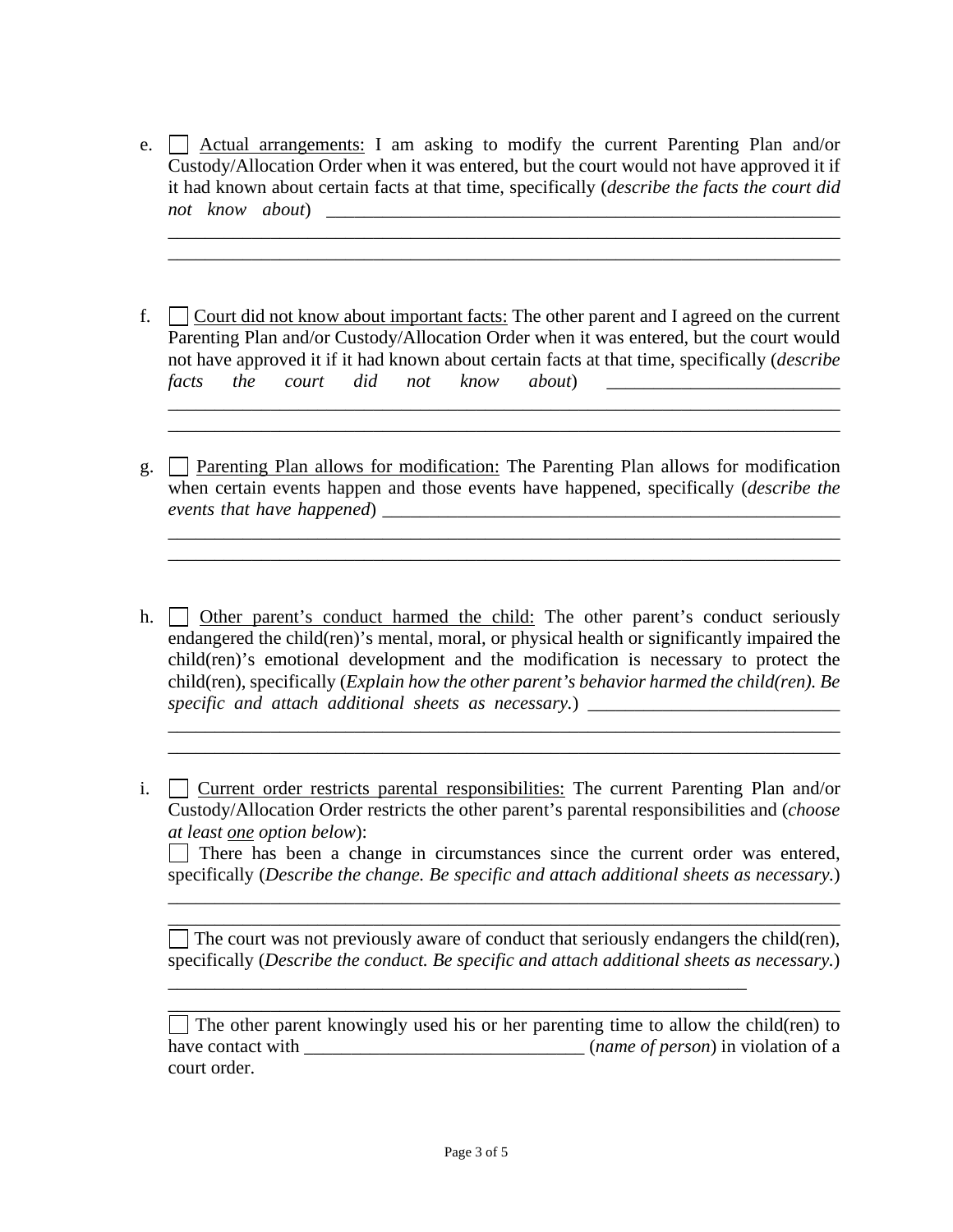- $j.$  Sex offender: The other parent plans to live with or marry a sex offender.
- k.  $\Box$  Sex crime: The other parent has been convicted of an illegal sex act involving a minor and is currently in prison, on parole, or serving another condition of his or her sentence.

#### **6. Requested modification to Parenting Plan/Allocation Order**

a. Significant decision-making responsibility (*check only one*)

| $\Box$ I am not asking the court to modify significant decision-making responsibility.        |  |  |  |
|-----------------------------------------------------------------------------------------------|--|--|--|
| $\vert$ I am asking the court to modify significant decision-making responsibility as follows |  |  |  |
| (Explain specifically how you want the court to change significant decision-making            |  |  |  |
| responsibility. Attach additional sheets as necessary):                                       |  |  |  |

\_\_\_\_\_\_\_\_\_\_\_\_\_\_\_\_\_\_\_\_\_\_\_\_\_\_\_\_\_\_\_\_\_\_\_\_\_\_\_\_\_\_\_\_\_\_\_\_\_\_\_\_\_\_\_\_\_\_\_\_\_\_\_\_\_\_\_\_\_\_\_\_

 $\mathcal{L}_\mathcal{L} = \{ \mathcal{L}_\mathcal{L} = \{ \mathcal{L}_\mathcal{L} = \{ \mathcal{L}_\mathcal{L} = \{ \mathcal{L}_\mathcal{L} = \{ \mathcal{L}_\mathcal{L} = \{ \mathcal{L}_\mathcal{L} = \{ \mathcal{L}_\mathcal{L} = \{ \mathcal{L}_\mathcal{L} = \{ \mathcal{L}_\mathcal{L} = \{ \mathcal{L}_\mathcal{L} = \{ \mathcal{L}_\mathcal{L} = \{ \mathcal{L}_\mathcal{L} = \{ \mathcal{L}_\mathcal{L} = \{ \mathcal{L}_\mathcal{$ \_\_\_\_\_\_\_\_\_\_\_\_\_\_\_\_\_\_\_\_\_\_\_\_\_\_\_\_\_\_\_\_\_\_\_\_\_\_\_\_\_\_\_\_\_\_\_\_\_\_\_\_\_\_\_\_\_\_\_\_\_\_\_\_\_\_\_\_\_\_\_\_

b. Parenting time: (*check only one*)

 $\Box$  I am not asking the court to modify parenting time.

I am asking the court to modify parenting time as follows (*Explain specifically how you want the court to change parenting time. Attach additional sheets as necessary*):

\_\_\_\_\_\_\_\_\_\_\_\_\_\_\_\_\_\_\_\_\_\_\_\_\_\_\_\_\_\_\_\_\_\_\_\_\_\_\_\_\_\_\_\_\_\_\_\_\_\_\_\_\_\_\_\_\_\_\_\_\_\_\_\_\_\_\_\_\_\_\_\_

### **7. Child support** (*check only one*)

 $\sqrt{I}$  am not asking the court to modify child support.

 $\Box$  If the court modifies the allocation of parental responsibilities, I am also asking the court to modify child support.

 $\mathcal{L}_\text{max}$  and  $\mathcal{L}_\text{max}$  and  $\mathcal{L}_\text{max}$ 

|                                     | Under the current child support order, $\Box$ my / $\Box$ the other parent's ( <i>check only <u>one</u></i> ) child support |
|-------------------------------------|-----------------------------------------------------------------------------------------------------------------------------|
| obligation is $\$                   | $\Box$ weekly / $\Box$ bi-weekly / $\Box$ twice a month / $\Box$                                                            |
| monthly $\sqrt{\phantom{a}}$ other: | (check only <u>one</u> ).                                                                                                   |

The modification to the allocation of parental responsibilities is a substantial change in circumstances for purposes of child support because \_\_\_\_\_\_\_\_\_\_\_\_\_\_\_\_\_\_\_\_\_\_\_\_\_\_\_\_\_\_\_\_\_\_\_

\_\_\_\_\_\_\_\_\_\_\_\_\_\_\_\_\_\_\_\_\_\_\_\_\_\_\_\_\_\_\_\_\_\_\_\_\_\_\_\_\_\_\_\_\_\_\_\_\_\_\_\_\_\_\_\_\_\_\_\_\_\_\_\_\_\_\_\_\_\_\_\_\_\_\_\_\_\_

### **RELIEF REQUESTED**

I am asking the court to enter an order which provides as follows:

**A. Significant decision-making responsibility** (*check only one*)

 $\overline{\bigcirc}$  No changes to the significant decision-making responsibility.

That significant decision-making is modified as requested above.

#### **B. Parenting time** (*check only one*)

 $\Box$  No changes to the parenting time.